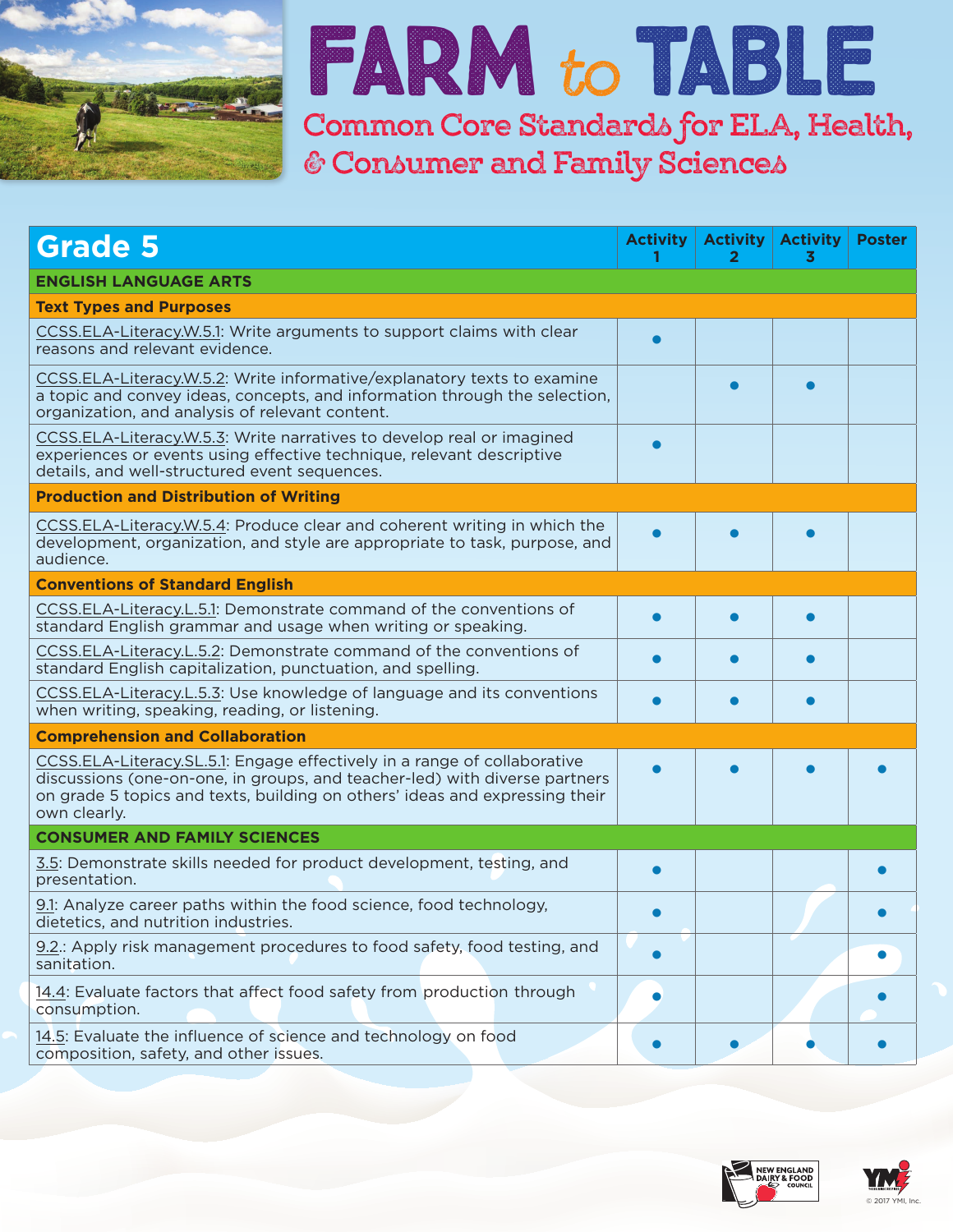

### **Farm** to**Table Common Core Standards for ELA, Health,**

**& Consumer and Family Sciences**

| Grade 5 (cont.)                                                                                                                     | <b>Activity</b> | <b>Activity Activity</b> | 3 | <b>Poster</b> |
|-------------------------------------------------------------------------------------------------------------------------------------|-----------------|--------------------------|---|---------------|
| <b>HEALTH</b>                                                                                                                       |                 |                          |   |               |
| Standard 1: Students will comprehend concepts related to<br>health promotion and disease prevention.                                |                 |                          |   |               |
| Standard 2: Students will demonstrate the ability to access valid health<br>information and health promoting products and services. |                 |                          |   |               |
| Standard 3: Students will demonstrate the ability to practice<br>health-enhancing behaviors and reduce health risks.                |                 |                          |   |               |
| Standard 6: Students will demonstrate the ability to use goal-setting and<br>decision-making skills to enhance health.              |                 |                          |   |               |

| <b>Grade 6</b>                                                                                                                                                                                                                                        | <b>Activity</b> | <b>Activity</b> | <b>Activity</b><br>3 | <b>Poster</b> |
|-------------------------------------------------------------------------------------------------------------------------------------------------------------------------------------------------------------------------------------------------------|-----------------|-----------------|----------------------|---------------|
| <b>ENGLISH LANGUAGE ARTS</b>                                                                                                                                                                                                                          |                 |                 |                      |               |
| <b>Text Types and Purposes</b>                                                                                                                                                                                                                        |                 |                 |                      |               |
| CCSS.ELA-Literacy.W.6.1: Write arguments to support claims with clear<br>reasons and relevant evidence.                                                                                                                                               |                 |                 |                      |               |
| CCSS.ELA-Literacy.W.6.2: Write informative/explanatory texts to examine<br>a topic and convey ideas, concepts, and information through the selection,<br>organization, and analysis of relevant content.                                              |                 |                 |                      |               |
| CCSS.ELA-Literacy.W.6.3: Write narratives to develop real or imagined<br>experiences or events using effective technique, relevant descriptive<br>details, and well-structured event sequences.                                                       |                 |                 |                      |               |
| <b>Production and Distribution of Writing</b>                                                                                                                                                                                                         |                 |                 |                      |               |
| CCSS.ELA-Literacy.W.6.4: Produce clear and coherent writing in which the<br>development, organization, and style are appropriate to task, purpose, and<br>audience.                                                                                   |                 |                 |                      |               |
| <b>Conventions of Standard English</b>                                                                                                                                                                                                                |                 |                 |                      |               |
| CCSS.ELA-Literacy.L.6.1: Demonstrate command of the conventions of<br>standard English grammar and usage when writing or speaking.                                                                                                                    |                 |                 |                      |               |
| CCSS.ELA-Literacy.L.6.2: Demonstrate command of the conventions of<br>standard English capitalization, punctuation, and spelling.                                                                                                                     |                 |                 |                      |               |
| CCSS.ELA-Literacy.L.6.3: Use knowledge of language and its conventions<br>when writing, speaking, reading, or listening.                                                                                                                              |                 |                 |                      |               |
| <b>Comprehension and Collaboration</b>                                                                                                                                                                                                                |                 |                 |                      |               |
| CCSS.ELA-Literacy.SL.6.1: Engage effectively in a range of collaborative<br>discussions (one-on-one, in groups, and teacher-led) with diverse partners<br>on grade 6 topics and texts, building on others' ideas and expressing their<br>own clearly. |                 |                 |                      |               |



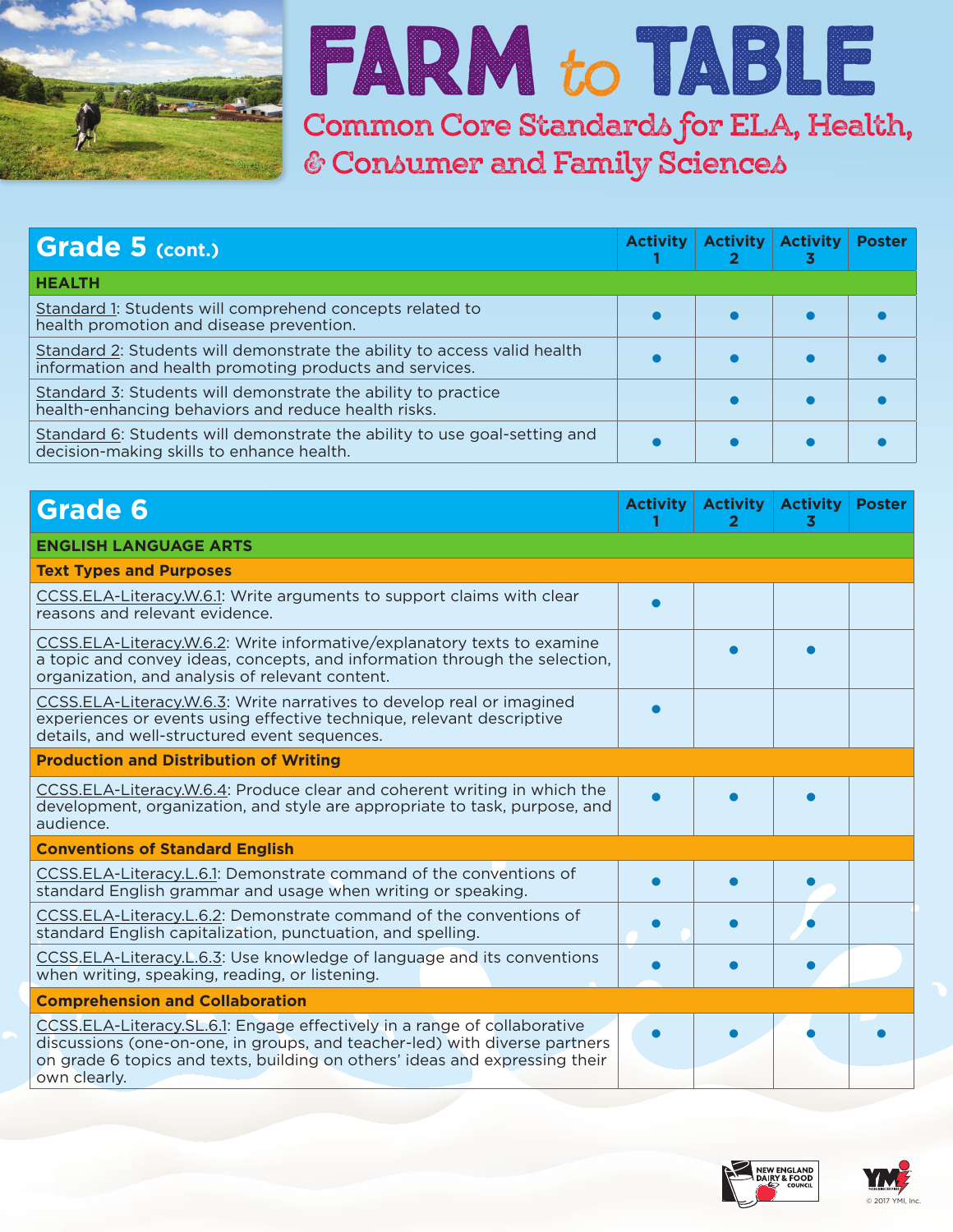

## **Farm** to**Table**

**Common Core Standards for ELA, Health, & Consumer and Family Sciences**

| Grade 6 (cont.)                                                                                                                     | <b>Activity</b> | <b>Activity</b><br>2 | <b>Activity</b><br>3 | <b>Poster</b> |
|-------------------------------------------------------------------------------------------------------------------------------------|-----------------|----------------------|----------------------|---------------|
| <b>CONSUMER AND FAMILY SCIENCES</b>                                                                                                 |                 |                      |                      |               |
| 3.5: Demonstrate skills needed for product development, testing, and<br>presentation.                                               |                 |                      |                      |               |
| 9.1: Analyze career paths within the food science, food technology,<br>dietetics, and nutrition industries.                         |                 |                      |                      |               |
| 9.2. Apply risk management procedures to food safety, food testing, and<br>sanitation.                                              |                 |                      |                      |               |
| 14.4: Evaluate factors that affect food safety from production through<br>consumption.                                              |                 |                      |                      |               |
| 14.5: Evaluate the influence of science and technology on food<br>composition, safety, and other issues.                            |                 |                      |                      |               |
| <b>HEALTH</b>                                                                                                                       |                 |                      |                      |               |
| Standard 1: Students will comprehend concepts related to<br>health promotion and disease prevention.                                |                 |                      |                      |               |
| Standard 2: Students will demonstrate the ability to access valid health<br>information and health promoting products and services. |                 |                      |                      |               |
| Standard 3: Students will demonstrate the ability to practice<br>health-enhancing behaviors and reduce health risks.                |                 |                      |                      |               |
| Standard 6: Students will demonstrate the ability to use goal-setting and<br>decision-making skills to enhance health.              |                 |                      |                      |               |

| <b>Grade 7</b>                                                                                                                                                                                           | <b>Activity</b> | <b>Activity</b> | <b>Activity</b> | <b>Poster</b> |
|----------------------------------------------------------------------------------------------------------------------------------------------------------------------------------------------------------|-----------------|-----------------|-----------------|---------------|
| <b>ENGLISH LANGUAGE ARTS</b>                                                                                                                                                                             |                 |                 |                 |               |
| <b>Text Types and Purposes</b>                                                                                                                                                                           |                 |                 |                 |               |
| CCSS.ELA-Literacy.W.7.1: Write arguments to support claims with clear<br>reasons and relevant evidence.                                                                                                  |                 |                 |                 |               |
| CCSS.ELA-Literacy.W.7.2: Write informative/explanatory texts to examine a<br>topic and convey ideas, concepts, and information through the selection,<br>organization, and analysis of relevant content. |                 |                 |                 |               |
| CCSS.ELA-Literacy.W.7.3: Write narratives to develop real or imagined<br>experiences or events using effective technique, relevant descriptive<br>details, and well-structured event sequences.          |                 |                 |                 |               |
| <b>Production and Distribution of Writing</b>                                                                                                                                                            |                 |                 |                 |               |
| CCSS.ELA-Literacy.W.7.4: Produce clear and coherent writing in which the<br>development, organization, and style are appropriate to task, purpose, and<br>audience.                                      |                 |                 |                 |               |



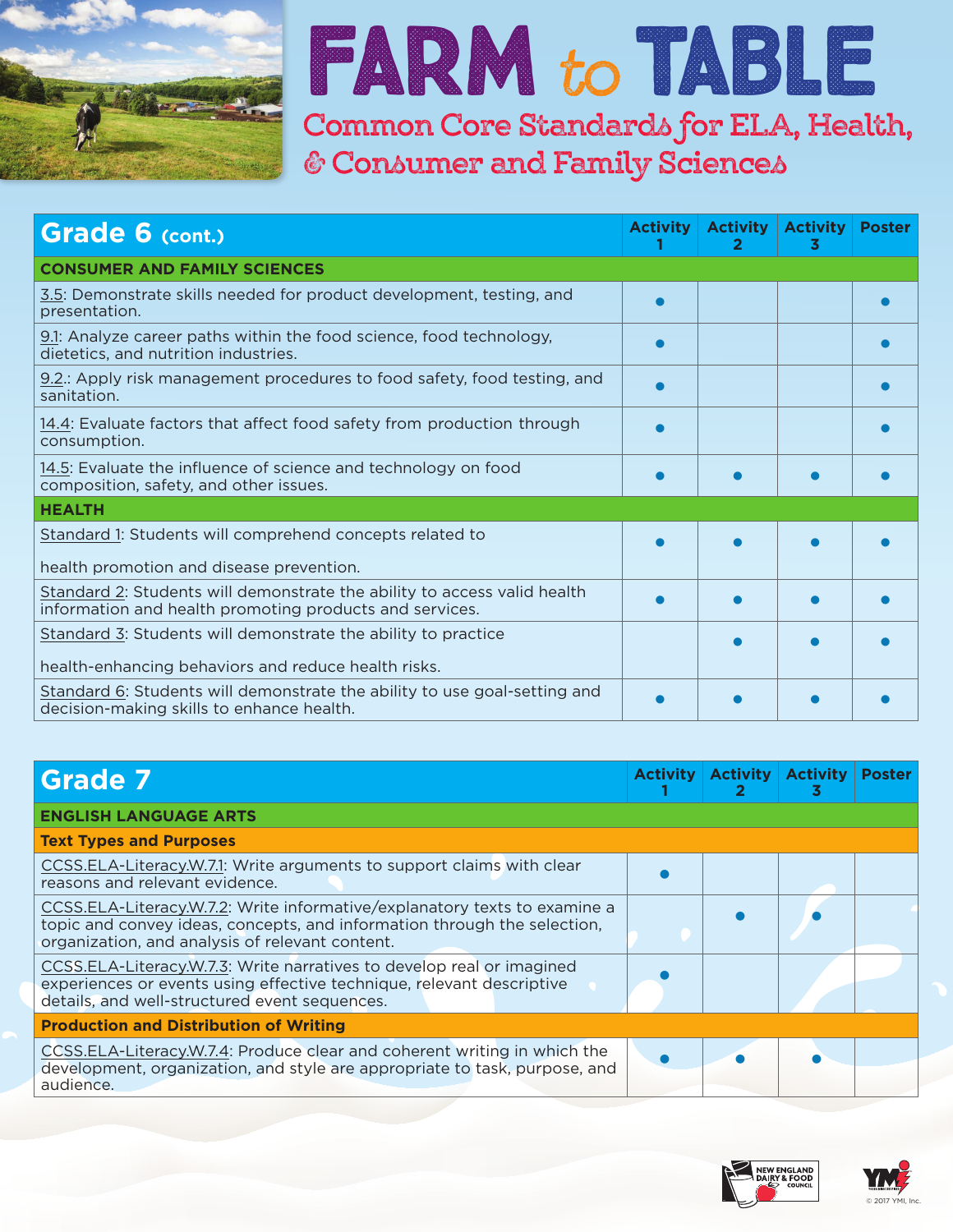

#### **Farm** to**Table Common Core Standards for ELA, Health, & Consumer and Family Sciences**

| <b>Grade 7 (cont.)</b>                                                                                                                                                                                                                                | <b>Activity</b> | <b>Activity</b><br>2 | <b>Activity</b><br>3 | <b>Poster</b> |
|-------------------------------------------------------------------------------------------------------------------------------------------------------------------------------------------------------------------------------------------------------|-----------------|----------------------|----------------------|---------------|
| <b>Conventions of Standard English</b>                                                                                                                                                                                                                |                 |                      |                      |               |
| CCSS.ELA-Literacy.L.7.1: Demonstrate command of the conventions of<br>standard English grammar and usage when writing or speaking.                                                                                                                    |                 | ●                    |                      |               |
| CCSS.ELA-Literacy.L.7.2: Demonstrate command of the conventions of<br>standard English capitalization, punctuation, and spelling.                                                                                                                     |                 |                      |                      |               |
| CCSS.ELA-Literacy.L.7.3: Use knowledge of language and its conventions<br>when writing, speaking, reading, or listening.                                                                                                                              |                 |                      |                      |               |
| <b>Comprehension and Collaboration</b>                                                                                                                                                                                                                |                 |                      |                      |               |
| CCSS.ELA-Literacy.SL.7.1: Engage effectively in a range of collaborative<br>discussions (one-on-one, in groups, and teacher-led) with diverse<br>partners on grade 7 topics and texts, building on others' ideas and<br>expressing their own clearly. |                 |                      |                      |               |
| <b>CONSUMER AND FAMILY SCIENCES</b>                                                                                                                                                                                                                   |                 |                      |                      |               |
| 3.5: Demonstrate skills needed for product development, testing, and<br>presentation.                                                                                                                                                                 |                 |                      |                      |               |
| 9.1: Analyze career paths within the food science, food technology,<br>dietetics, and nutrition industries.                                                                                                                                           |                 |                      |                      |               |
| 9.2.: Apply risk management procedures to food safety, food testing, and<br>sanitation.                                                                                                                                                               |                 |                      |                      |               |
| 14.4: Evaluate factors that affect food safety from production through<br>consumption.                                                                                                                                                                |                 |                      |                      |               |
| 14.5: Evaluate the influence of science and technology on food<br>composition, safety, and other issues.                                                                                                                                              |                 |                      |                      |               |
| <b>HEALTH</b>                                                                                                                                                                                                                                         |                 |                      |                      |               |
| Standard 1: Students will comprehend concepts related to<br>health promotion and disease prevention.                                                                                                                                                  |                 |                      |                      |               |
| Standard 2: Students will demonstrate the ability to access valid health<br>information and health promoting products and services.                                                                                                                   |                 | $\bullet$            |                      |               |
| Standard 3: Students will demonstrate the ability to practice<br>health-enhancing behaviors and reduce health risks.                                                                                                                                  |                 |                      |                      |               |
| Standard 6: Students will demonstrate the ability to use goal-setting and<br>decision-making skills to enhance health.                                                                                                                                |                 |                      |                      |               |



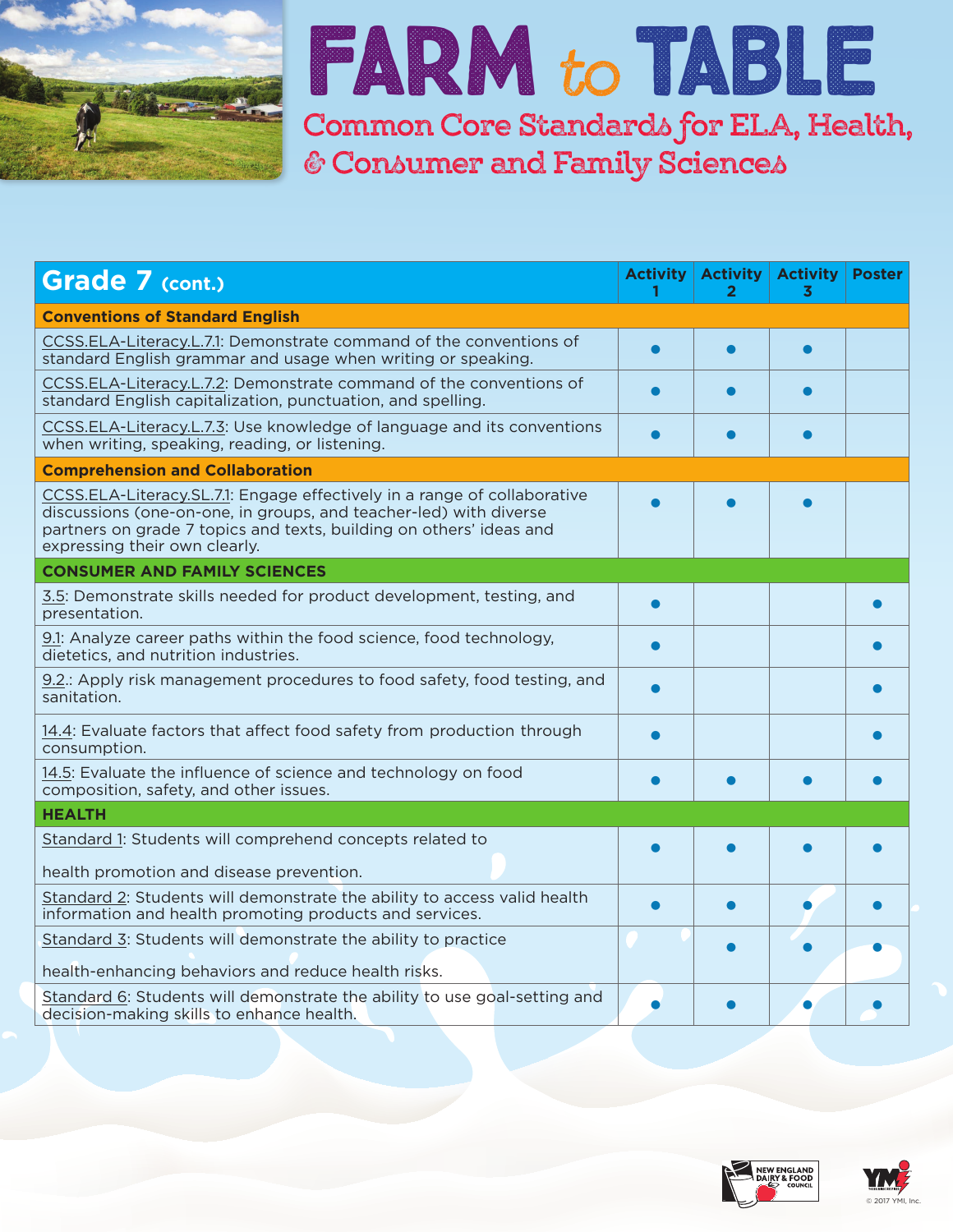

### **Farm** to**Table**

**Common Core Standards for ELA, Health, & Consumer and Family Sciences**

| <b>Grade 8</b>                                                                                                                                                                                                                                        | <b>Activity</b> | <b>Activity</b><br>2 | <b>Activity</b><br>3 | <b>Poster</b> |
|-------------------------------------------------------------------------------------------------------------------------------------------------------------------------------------------------------------------------------------------------------|-----------------|----------------------|----------------------|---------------|
| <b>ENGLISH LANGUAGE ARTS</b>                                                                                                                                                                                                                          |                 |                      |                      |               |
| <b>Text Types and Purposes</b>                                                                                                                                                                                                                        |                 |                      |                      |               |
| CCSS.ELA-Literacy.W.8.1: Write arguments to support claims with clear<br>reasons and relevant evidence.                                                                                                                                               |                 |                      |                      |               |
| CCSS.ELA-Literacy.W.8.2: Write informative/explanatory texts to examine<br>a topic and convey ideas, concepts, and information through the selection,<br>organization, and analysis of relevant content.                                              |                 |                      |                      |               |
| CCSS.ELA-Literacy.W.8.3: Write narratives to develop real or imagined<br>experiences or events using effective technique, relevant descriptive<br>details, and well-structured event sequences.                                                       |                 |                      |                      |               |
| <b>Production and Distribution of Writing</b>                                                                                                                                                                                                         |                 |                      |                      |               |
| CCSS.ELA-Literacy.W.8.4: Produce clear and coherent writing in which the<br>development, organization, and style are appropriate to task, purpose, and<br>audience.                                                                                   |                 |                      |                      |               |
| <b>Conventions of Standard English</b>                                                                                                                                                                                                                |                 |                      |                      |               |
| CCSS.ELA-Literacy.L.8.1: Demonstrate command of the conventions of<br>standard English grammar and usage when writing or speaking.                                                                                                                    |                 |                      |                      |               |
| CCSS.ELA-Literacy.L.8.2: Demonstrate command of the conventions of<br>standard English capitalization, punctuation, and spelling.                                                                                                                     |                 |                      |                      |               |
| CCSS.ELA-Literacy.L.8.3: Use knowledge of language and its conventions<br>when writing, speaking, reading, or listening.                                                                                                                              |                 | ●                    |                      |               |
| <b>Comprehension and Collaboration</b>                                                                                                                                                                                                                |                 |                      |                      |               |
| CCSS.ELA-Literacy.SL.8.1: Engage effectively in a range of collaborative<br>discussions (one-on-one, in groups, and teacher-led) with diverse partners<br>on grade 8 topics and texts, building on others' ideas and expressing their<br>own clearly. |                 |                      |                      |               |
| <b>CONSUMER AND FAMILY SCIENCES</b>                                                                                                                                                                                                                   |                 |                      |                      |               |
| 3.5: Demonstrate skills needed for product development, testing, and<br>presentation.                                                                                                                                                                 |                 |                      |                      |               |
| 9.1: Analyze career paths within the food science, food technology,<br>dietetics, and nutrition industries.                                                                                                                                           |                 |                      |                      |               |
| 9.2.: Apply risk management procedures to food safety, food testing, and<br>sanitation.                                                                                                                                                               |                 |                      |                      |               |
| 14.4: Evaluate factors that affect food safety from production through<br>consumption.                                                                                                                                                                |                 |                      |                      |               |
| 14.5: Evaluate the influence of science and technology on food<br>composition, safety, and other issues.                                                                                                                                              |                 |                      |                      |               |